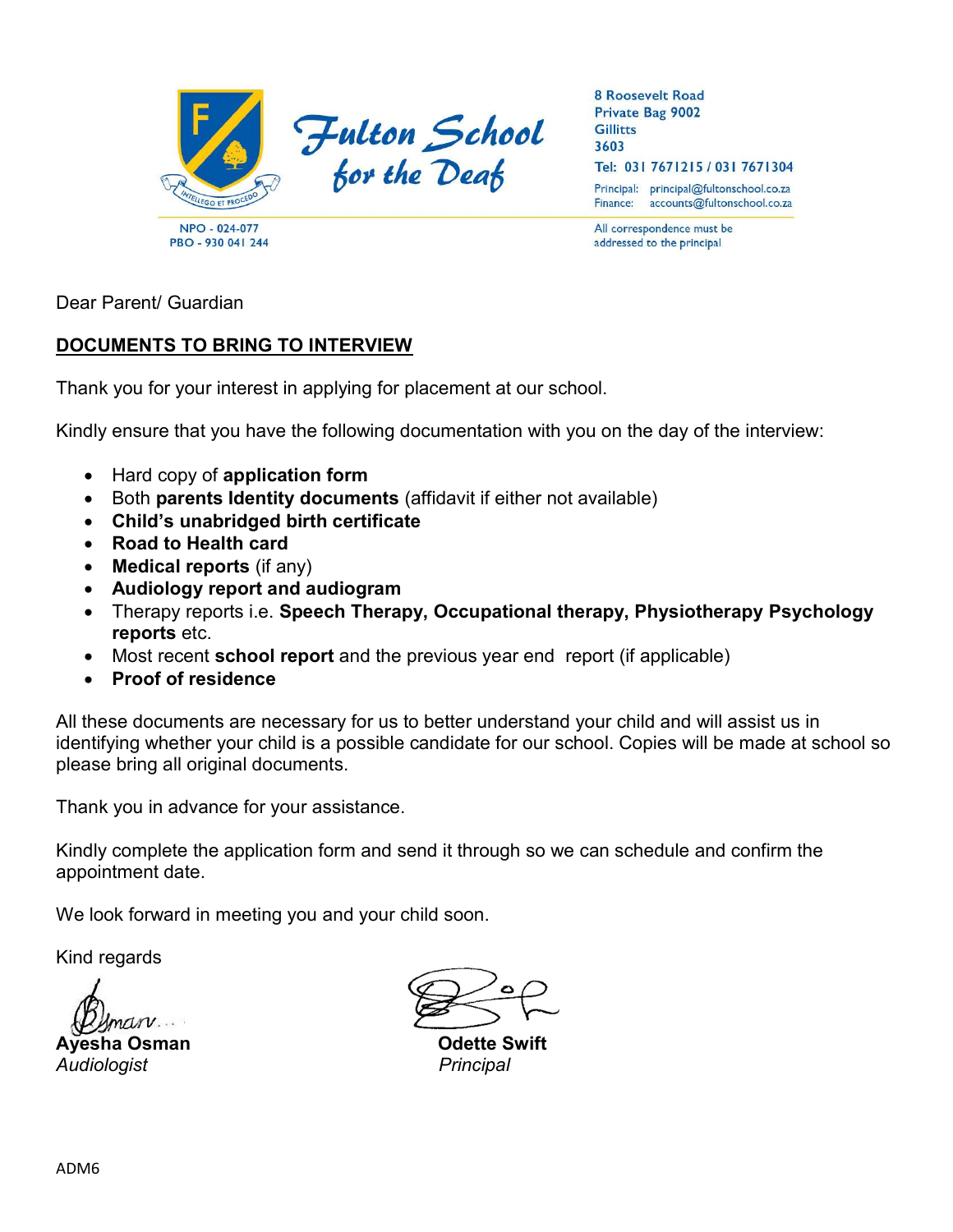# Fulton School for the Deaf APPLICATION FOR ADMISSION OF A LEARNER - 2022

### APPLICATION APPROVAL SIGN OFF

| Front office documentation     | HOD of phase - Sign Off             |  |
|--------------------------------|-------------------------------------|--|
| complete – Sign Off            |                                     |  |
| Finance / Fees - Sign Off      | Hostel – Sign Off                   |  |
|                                |                                     |  |
| Health Professional - Sign Off | Final Approval Principal – Sign Off |  |
|                                |                                     |  |

For office use: DATE: Application received \_\_\_\_\_\_\_\_\_\_\_\_\_\_\_\_\_\_\_\_\_\_\_\_Family contacted \_\_\_\_\_\_\_\_\_\_\_\_\_\_\_\_\_\_\_\_\_\_\_

ADMISSION DATE GRADE GRADE ADMISSION No. PARENTS IDS  $\vert$  COPY OF B.C.  $\vert$  CONSENT & INDEMNITY AUDIOLOGY SERVICES  $\vert$  CONSENT COUNSELLING  $\vert$  REGISTRATION FORM POPI CONSENT ANNEXURE A1 ANNEXURE A1 PLEASE NOTE: A PUPIL WILL NOT BE ADMITTED INTO THE SCHOOL WITHOUT ALL THE RELEVANT DOCUMENTS BEING SIGNED AND RETURNED TO THE SCHOOL WITH THIS APPLICATION FORM

\* This form must be completed in full by BOTH the learner's parents / legal guardians.

| <b>LEARNER INFORMATION</b> |                                                                                                            |       |                                                                                                                |
|----------------------------|------------------------------------------------------------------------------------------------------------|-------|----------------------------------------------------------------------------------------------------------------|
| LEARNER.                   |                                                                                                            |       | NB. THE NAMES REFLECTED ON THE BIRTH CERTIFICATE ARE THE ONLY NAMES WE ARE ALLOWED TO USE FOR THE              |
|                            |                                                                                                            |       |                                                                                                                |
|                            |                                                                                                            |       |                                                                                                                |
|                            |                                                                                                            |       |                                                                                                                |
|                            |                                                                                                            |       |                                                                                                                |
| Population group:          |                                                                                                            |       |                                                                                                                |
| African/Black              | Asian/Indian                                                                                               | White | Coloured                                                                                                       |
|                            | Grade applied for: ____________Highest grade passed: ____________Year in which grade passed: _____________ |       |                                                                                                                |
|                            |                                                                                                            |       |                                                                                                                |
|                            | Do you want your child to be a weekly boarder? (space permitting) _________________________________        |       |                                                                                                                |
|                            | 2. Person to receive the report (if not the parents above):                                                |       |                                                                                                                |
|                            |                                                                                                            |       |                                                                                                                |
|                            |                                                                                                            |       | Relationship to the learner: ____________________________Whom does the learner live with: ____________________ |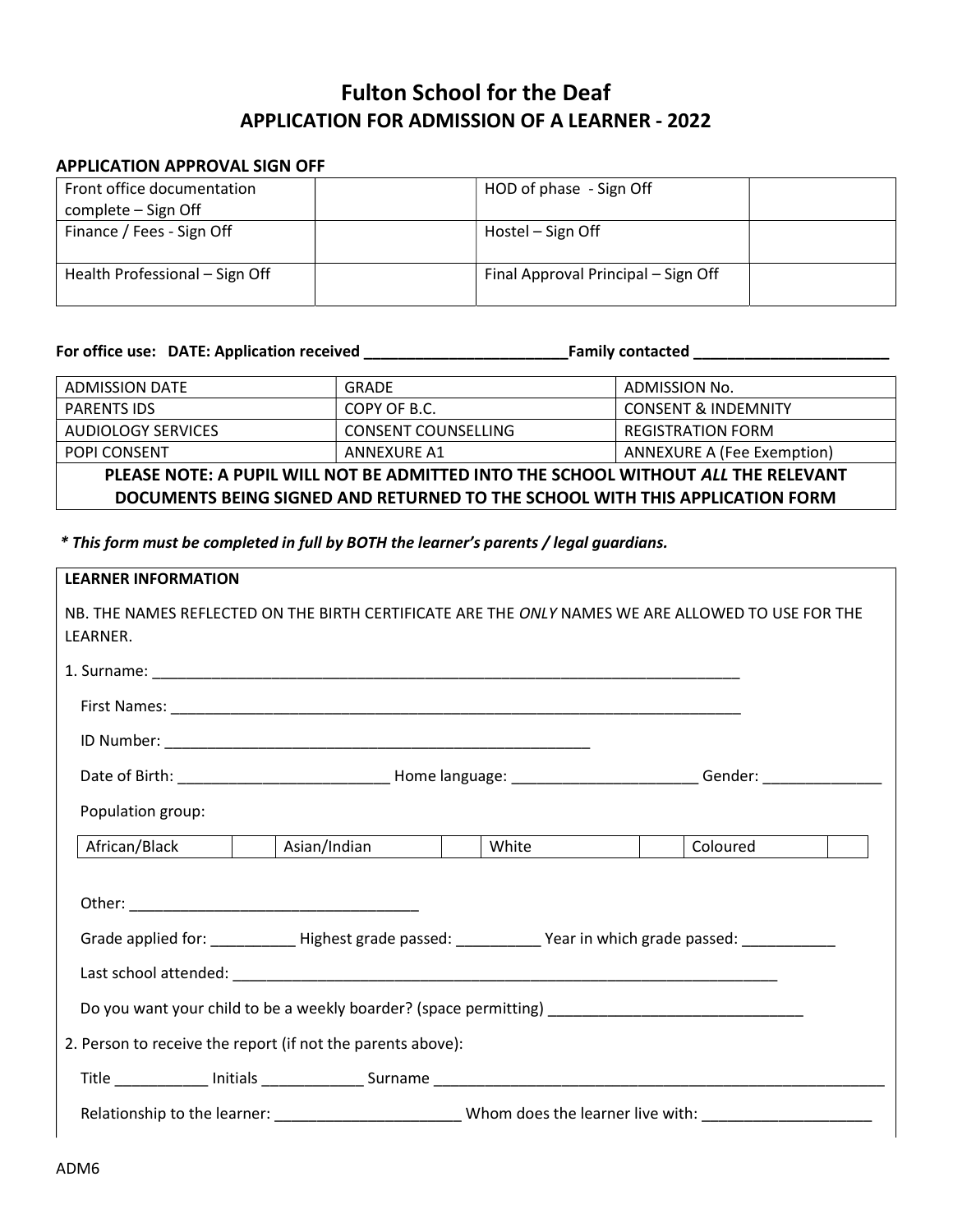| 6. Is the learner an immigrant? ________________________________Date arrived in country: ___________________________(Attach proof)                                                                                                                                                                                                              |                                                                                                   |                                    |  |
|-------------------------------------------------------------------------------------------------------------------------------------------------------------------------------------------------------------------------------------------------------------------------------------------------------------------------------------------------|---------------------------------------------------------------------------------------------------|------------------------------------|--|
|                                                                                                                                                                                                                                                                                                                                                 |                                                                                                   |                                    |  |
|                                                                                                                                                                                                                                                                                                                                                 |                                                                                                   |                                    |  |
| 8. Email address/addresses for official correspondence:                                                                                                                                                                                                                                                                                         |                                                                                                   |                                    |  |
|                                                                                                                                                                                                                                                                                                                                                 |                                                                                                   |                                    |  |
|                                                                                                                                                                                                                                                                                                                                                 |                                                                                                   |                                    |  |
| 9. Home Language(s): Note that the same state of the same state of the same state of the same state of the same state of the same state of the same state of the same state of the same state of the same state of the same st                                                                                                                  |                                                                                                   |                                    |  |
| 10. Transport to and from school:                                                                                                                                                                                                                                                                                                               |                                                                                                   |                                    |  |
| School bus                                                                                                                                                                                                                                                                                                                                      | Public transport                                                                                  | Private<br>Transport               |  |
|                                                                                                                                                                                                                                                                                                                                                 |                                                                                                   |                                    |  |
| 11. Is the child a grant recipient? Yes / No                                                                                                                                                                                                                                                                                                    |                                                                                                   |                                    |  |
| MEDIA RELEASE CONSENT. Fulton uses social media to inform the broader community, donors and families about<br>things that are happening at the school. Do you grant permission for photos or videos of your child to be used on<br>social media posts, for letters sent to donors and for publication in newspapers (both physical and online)? | Yes I give my permission for photographs and\ or videos containing my child to be published       |                                    |  |
|                                                                                                                                                                                                                                                                                                                                                 | No I do NOT give my permission for photographs and\ or videos containing my child to be published |                                    |  |
|                                                                                                                                                                                                                                                                                                                                                 |                                                                                                   | parent of                          |  |
| release Consent above and understand the choice that I have made concerning the use of videos and photographs in<br>which my child is included.                                                                                                                                                                                                 |                                                                                                   | confirm that I have read The Media |  |
| Signature                                                                                                                                                                                                                                                                                                                                       |                                                                                                   | Date                               |  |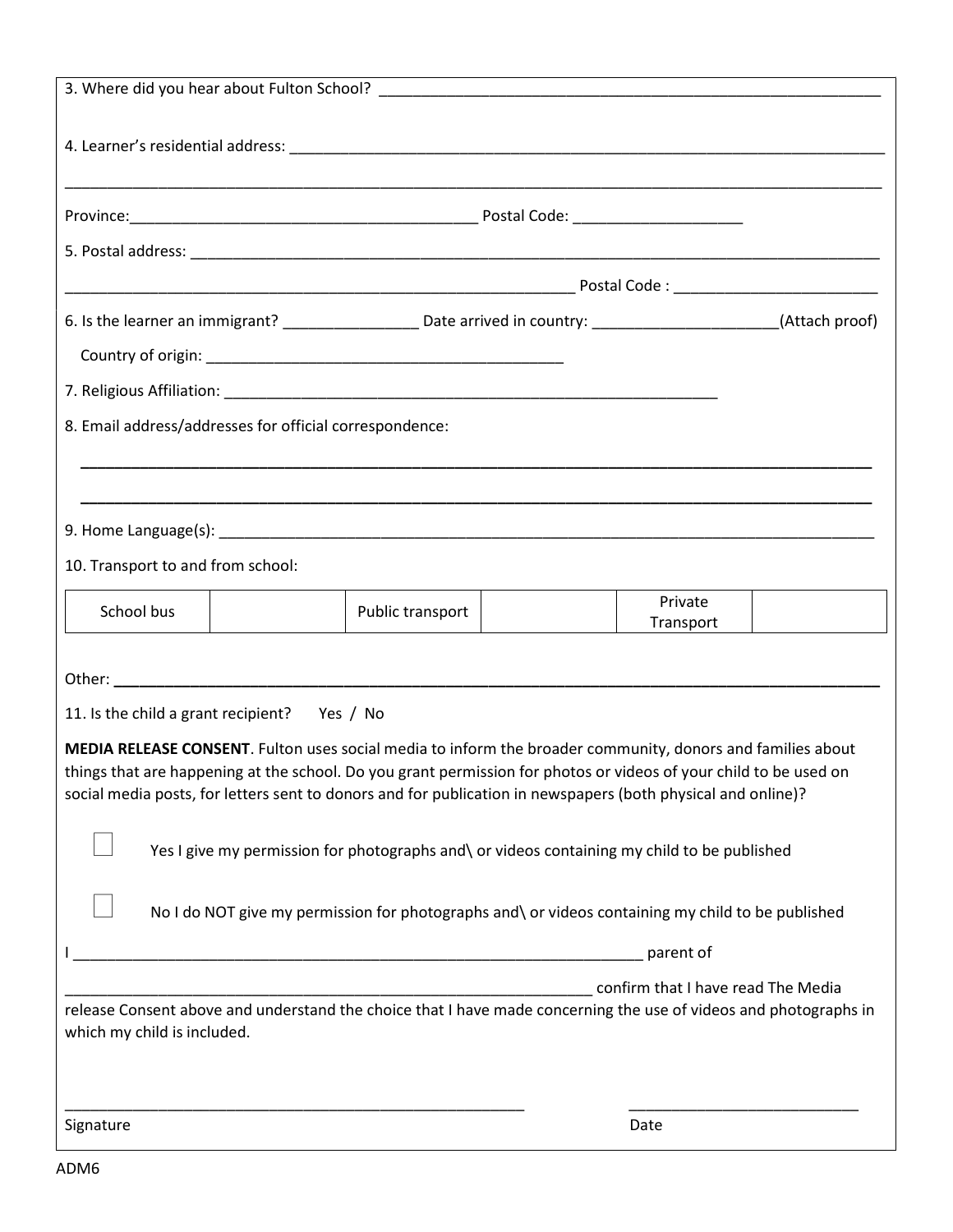## THESE SECTIONS MUST BE COMPLETED IN FULL OR A COPY OF THE DEATH CERTIFICATE, COURT ORDER OR SWORN **AFFIDAVIT IS TO BE SUPPLIED.**

| <b>BIOLOGICAL FATHER'S / GUARDIAN'S DETAILS</b> |  |
|-------------------------------------------------|--|
|                                                 |  |
|                                                 |  |
|                                                 |  |
|                                                 |  |
|                                                 |  |
|                                                 |  |
|                                                 |  |
|                                                 |  |
|                                                 |  |
|                                                 |  |
|                                                 |  |
|                                                 |  |
|                                                 |  |
| <b>BIOLOGICAL MOTHER'S / GUARDIAN'S DETAILS</b> |  |
|                                                 |  |
|                                                 |  |
|                                                 |  |
|                                                 |  |
|                                                 |  |
|                                                 |  |
|                                                 |  |
|                                                 |  |
|                                                 |  |
|                                                 |  |
|                                                 |  |
|                                                 |  |
|                                                 |  |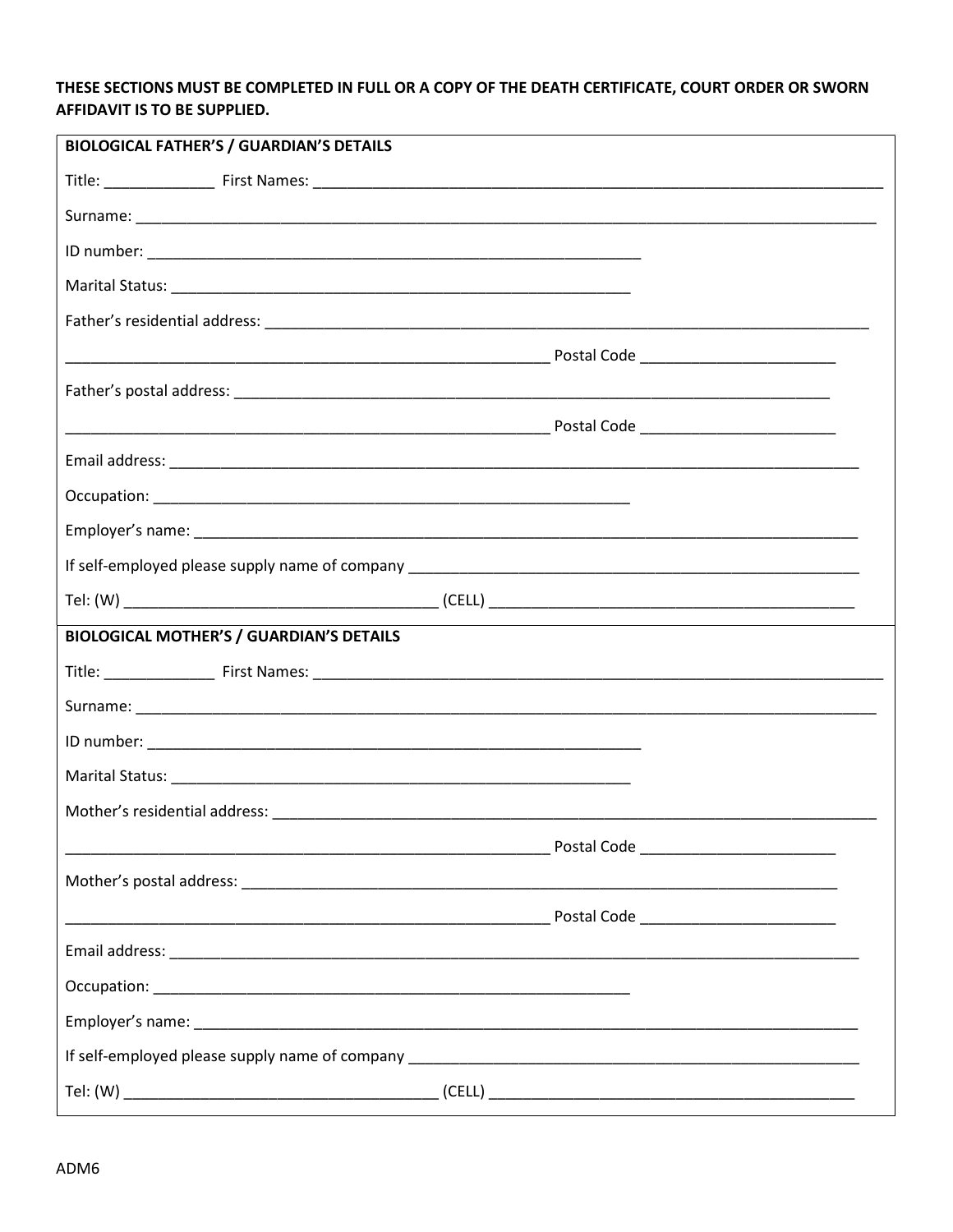| <b>MEDICAL DETAILS</b>                    |                                                                                 |                                                                                                                                                                                                                                |
|-------------------------------------------|---------------------------------------------------------------------------------|--------------------------------------------------------------------------------------------------------------------------------------------------------------------------------------------------------------------------------|
| Medical Aid - Yes / No                    |                                                                                 |                                                                                                                                                                                                                                |
|                                           |                                                                                 |                                                                                                                                                                                                                                |
|                                           |                                                                                 |                                                                                                                                                                                                                                |
|                                           |                                                                                 |                                                                                                                                                                                                                                |
| Person to contact for problems/emergency: |                                                                                 |                                                                                                                                                                                                                                |
|                                           |                                                                                 |                                                                                                                                                                                                                                |
|                                           |                                                                                 |                                                                                                                                                                                                                                |
|                                           | Has the learner been immunised against the following:                           |                                                                                                                                                                                                                                |
|                                           |                                                                                 |                                                                                                                                                                                                                                |
|                                           |                                                                                 |                                                                                                                                                                                                                                |
| $HIB:$ _____________________              |                                                                                 |                                                                                                                                                                                                                                |
|                                           |                                                                                 | Any food or other allergies teachers and staff generally need to be aware of? [16] [16] Any food or other allergies teachers and staff generally need to be aware of? [16] [16] [16] Any food or other allergies that allergie |
|                                           |                                                                                 |                                                                                                                                                                                                                                |
|                                           |                                                                                 | Does your child currently use amplification devices (hearing aids of any sort or cochlear implants)?<br>Yes / No                                                                                                               |
|                                           |                                                                                 |                                                                                                                                                                                                                                |
|                                           | <b>CONSENT FOR MEDICAL EXAMINATION AND TREATMENT</b>                            |                                                                                                                                                                                                                                |
|                                           |                                                                                 | By signing below, I grant consent for my child to be examined by the School Professional Nurse and other medical                                                                                                               |
|                                           |                                                                                 | professionals (ENT, GP, nurses) who service our school from time to time. In addition, I grant consent for my child to                                                                                                         |
|                                           | receive any necessary treatment from the School Professional Nurse as required. |                                                                                                                                                                                                                                |
|                                           |                                                                                 |                                                                                                                                                                                                                                |
|                                           |                                                                                 |                                                                                                                                                                                                                                |
|                                           |                                                                                 | Hereby confirm that I grant consent for examination and treatment of my child, by the above-named individuals or a                                                                                                             |
|                                           |                                                                                 | person to whom authority has been delegated by one of the above-named individuals.                                                                                                                                             |
|                                           |                                                                                 |                                                                                                                                                                                                                                |
|                                           |                                                                                 |                                                                                                                                                                                                                                |
| Signature                                 |                                                                                 | Date                                                                                                                                                                                                                           |
|                                           |                                                                                 |                                                                                                                                                                                                                                |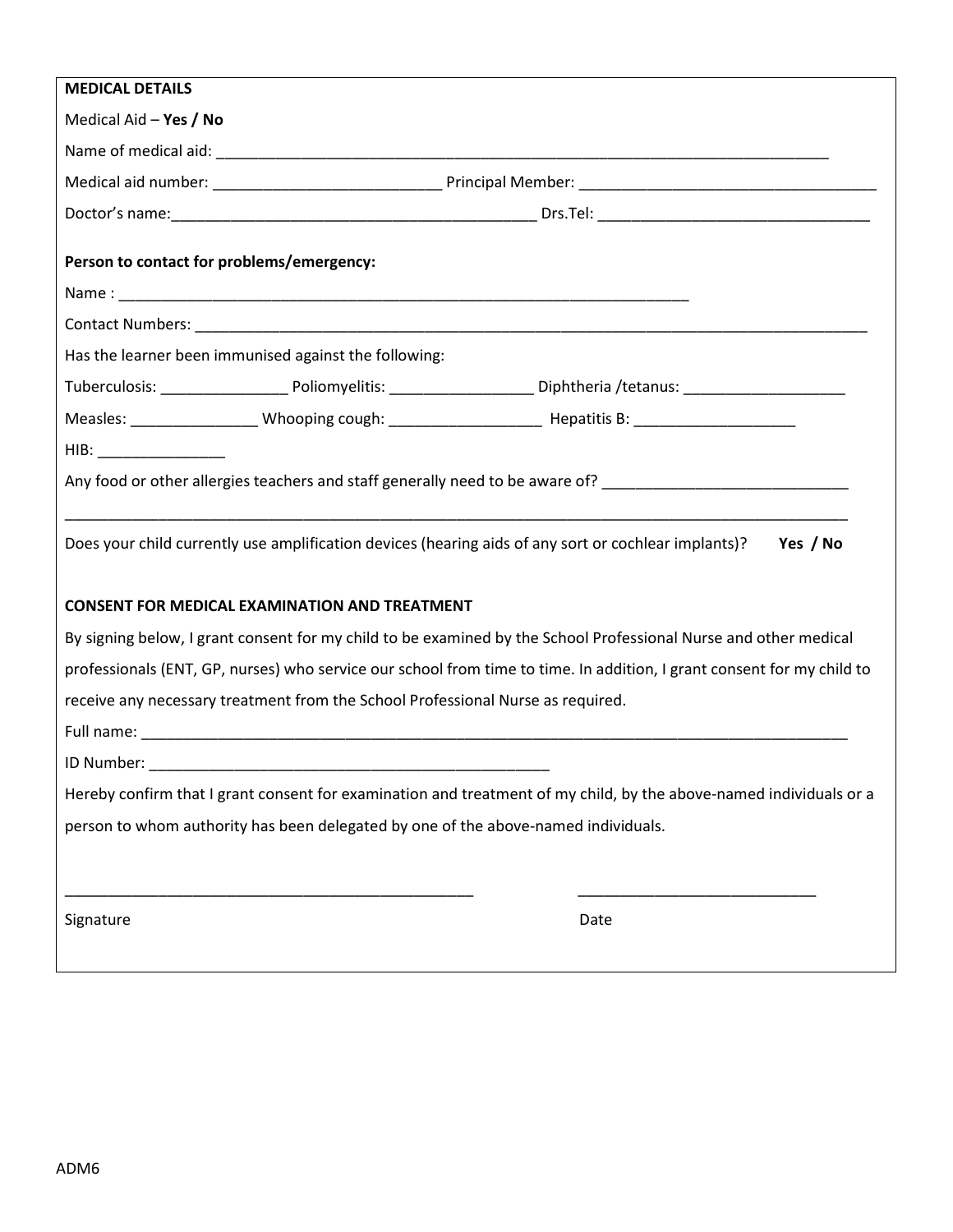### ENROLMENT AGREEMENT

1. I/we the undersigned declare that the above particulars are to the best of my/our knowledge correct.

2. False / Incomplete information / Fraudulent documents / fraudulent signatures / Non – divulgence of details which have a material impact on the success of your application can result in the cancellation of your application, even if your child has been accepted / attending school already. 3. I/we undertake to:

a) ensure that my/our child/ward attends school regularly;

b) ensure that my/our child/ward complies with the rules and regulations of the school as per the Code of Conduct for learners, of which I am/we are aware;

c) pay all costs incurred for damage done or losses caused by my/our child/ward to school property, books and equipment.

4. I/we, further undertake to:

a) to furnish proof of the correctness of my/our child's age;

b) to inform the school in writing of any change of address or telephone number;

c) to inform the school in writing of any case of infectious illness in my/our household;

5. I/we agree that the School Professional Nurse, Principal, educator or house parent in control at the school may act in my/our place and consent to necessary treatment in the event of any injury or accident in which my/our child/ward may be involved. I/we agree that I/we shall be responsible for any medical expenses incurred as a result in full knowledge that this will not jeopardise any claim which I/we or my/our child/ward may have arising out of such incident. I further understand that should my child fall ill at school, I/we are required to fetch him/her promptly to seek medical attention.

6. I/we agree that I/we am/are in receipt of a copy of the schools Code of Conduct and I/we agree that my/our child/ward will be required to act in accordance with the Code of Conduct. I/we agree that I/we are aware thereof that conduct on the part of my/our child/ward set out below may, after due process result in disciplinary action which may lead to his/her expulsion from school.

7. I/we understand that Fulton School for the Deaf is a fee-paying school and that by applying to the school I am obliged to pay school and hostel fees charged. I/We have been informed that should we be unable to pay school fees, I/We have a right to apply for school fee reduction / exemption. I/We understand that such application should be made annually to the School Governing Body for consideration and applies only to school fees. I understand that arrear accounts may be handed over for credit bureau listing and to lawyers for recovery. I understand further that any costs incurred are for the account of the debtor.

8. The school may, in terms of the National Credit Act No. 34 of 2005, hold and process by computer or otherwise any information obtained about the parent/s as a result of their liability for school fees. The school may conduct a credit enquiry and/or a credit information search about the parent/s with a credit information bureau, persons acting as their agent and/or other credit grantors. The School may transmit details of how the parent/s have performed in meeting their obligations in terms of their school fee obligations and share such information with other credit grantors for the purposes of making any credit risk management related decisions.